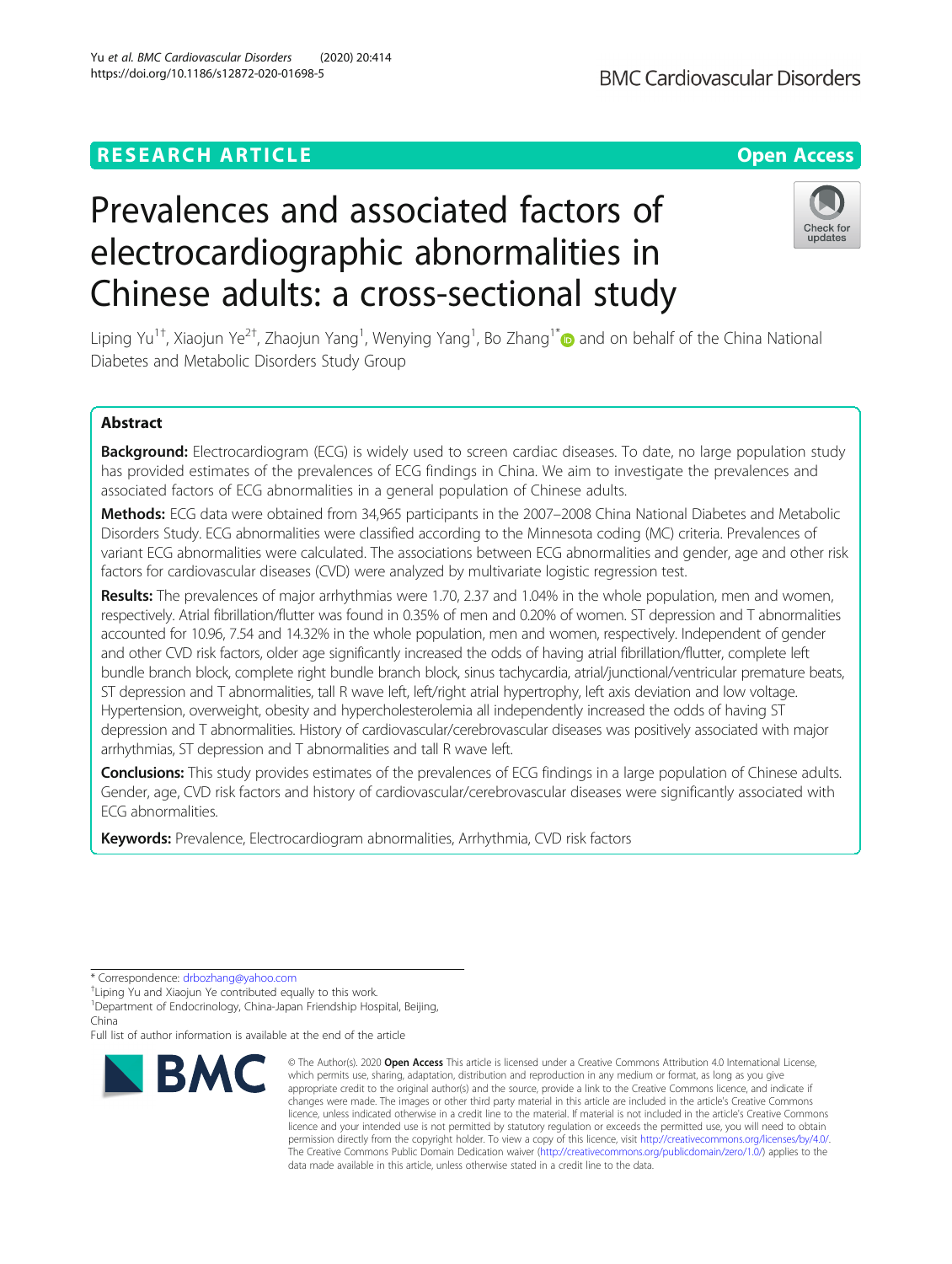# Background

The electrocardiogram (ECG) is an inexpensive and convenient tool that has been widely used to screen arrhythmias and cardiovascular diseases (CVDs). The prevalences of variant ECG abnormalities and their association with age and CVD risk factors have been reported in several large population studies conducted in North American, South American and European countries  $[1-3]$  $[1-3]$  $[1-3]$  $[1-3]$ . The prevalence of major ECG abnormalities has been reported to vary from 6.0 to 11.3% in men and from 4.3 to 12.9% in women in previous studies, with differences dependent on various racial backgrounds and targeted age groups [[1](#page-9-0)–[4](#page-9-0)]. Older age has been positively associated with the prevalences of major ECG abnormalities and several specific ECG findings [\[2](#page-9-0), [3](#page-9-0), [5\]](#page-9-0). A previous cross-sectional survey reported that arrhythmias accounted for 4.8% in men and 3.6% in women from 65 to 74 years old, while the prevalences of arrhythmias were less than 0.5% in both men and women under 45 years old  $[1]$  $[1]$ . Other CVD risk factors, such as hypertension and diabetes, increased the odds of having major ECG abnormalities and some specific ECG findings [\[1,](#page-9-0) [2](#page-9-0)].

To date, no large population study has provided estimates of the prevalences of ECG findings in different age groups in China. Most previous ECG studies performed in China were regional or focused on specific types of ECG findings [[6](#page-9-0), [7\]](#page-10-0). The ECG data presented in this study were obtained from 34,965 participants in the China National Diabetes and Metabolic Disorders Study from June 2007 to May 2008. The objective of the present study was to investigate the prevalences of ECG findings in the general population of Chinese adults and determine the associations between ECG abnormalities and age, gender and other CVD risk factors.

# Methods

#### Participants studied

The China National Diabetes and Metabolic Disorders Study was a population-based cross-sectional study carried out from June 2007 to May 2008 [[8\]](#page-10-0). The details of its sampling methods have been described previously [\[8,](#page-10-0) [9](#page-10-0)]. Briefly, 47,325 participants (18,976 men and 28,349 women aged ≥20 years old) from 152 urban street districts and 112 rural villages in 14 provinces completed the study [[8](#page-10-0), [9](#page-10-0)]. First, 1086 persons were excluded due to the missing of demographic information or glucose level data. Second, ECG data from some subcenters (including all subcenters from Beijing, two subcenters from Hunan, two subcenters from Jiangsu and one subcenter from Xinjiang) were not well recorded; thus, data from these subcenters (data from 10,951 persons) were excluded from the analysis. Third, 100 persons missed smoking history, 93 persons missed BMI records, while 141 persons missed lipid data. Thus, 323 persons were excluded due to the missing of smoking history records, BMI records or lipid data. Ultimately, 34, 965 participants (13,983 males and 20,982 females) were included in this analysis. This study was approved by the institutional review board and the ethics committee of local institutions [\[8\]](#page-10-0).

#### Study-outcome definitions

The design and methods of the China National Diabetes and Metabolic Disorders Study were reported previously [[8,](#page-10-0) [9](#page-10-0)]. Briefly speaking, interviews were conducted and standard questionnaires were completed to obtain the information about demographical characteristics, lifestyle risk factors, personal medical history, treatment of diseases and family disease history. Fasting blood samples were collected from the participants to test liver function, renal function and lipid levels. ECGs and measurements of blood pressure, waist circumference, height and weight were conducted for participants after an overnight fast by well-trained clinical staffs. Participants then received a standard oral glucose tolerance test. Diabetes mellitus was defined as fasting plasma glucose  $\geq$ 7.00 mmol/L, 2-h plasma glucose  $\geq$ 11.10 mmol/L or using glucose-lowering medications with a history of diabetes. Prediabetes was defined as fasting plasma glucose 6.10–6.99 mmol/L or 2-h plasma glucose 7.80– 11.09 mmol/L without any evidence of diagnosis of diabetes. Hypercholesterolemia was defined as total cholesterol ≥6.22 mmol/L, LDL cholesterol ≥4.14 mmol/L or using cholesterol-lowering medications with a history of hypercholesterolemia. Hypertension was defined as systolic blood pressure ≥ 140 mmHg, diastolic blood pressure  $\geq$  90 mmHg or using antihypertensive medications with a history of hypertension. Obesity was defined as BMI ≥28 kg/m<sup>2</sup>, while overweight was defined as BMI 24–  $27.9 \text{ kg/m}^2$  according to the criteria adopted by the Chinese Society of Endocrinology. The definition of smoking history was having smoked at least 100 cigarettes in the past. Rural areas referred to rural villages. Urban areas referred to city districts. The selection of geographic regions was described in a previous article [[8\]](#page-10-0).

Twelve-lead ECGs were conducted with the subject in the supine position. ECGs were read and recorded by two trained physicians in each subcenter. ECG data were classified based on the Minnesota coding (MC) criteria [[1,](#page-9-0) [2](#page-9-0), [5](#page-9-0)]. Major arrhythmias included atrial fibrillation or flutter (MC 8–3), complete left bundle branch block (LBBB, MC 7–1), complete right bundle branch block (RBBB, MC 7–2), nonspecific intraventricular conduction delay (IVCD, MC 7–4), Mobitz Type II or III atrialventricular (AV) conduction defects (MC 6–1, 6–2), supraventricular or ventricular rhythm/tachycardia (MC 8–4-1, 8–4-2, 8–2-2, 8–2-3), Wolff-Parkinson-White (WPW, MC 6–4) and artificial pacemaker (MC 6–8). Minor arrhythmias mainly included sinus bradycardia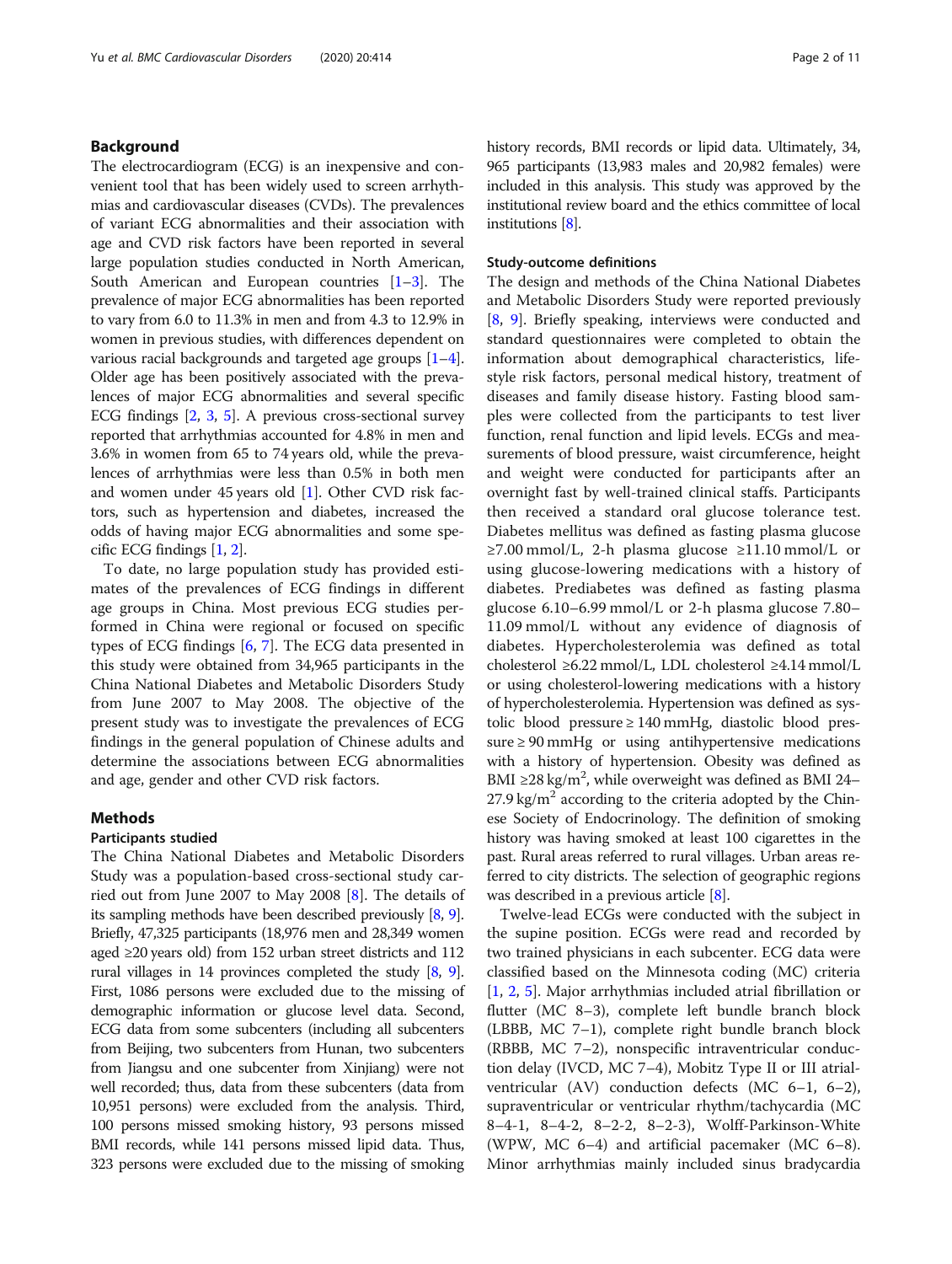(MC 8–8), sinus tachycardia (MC 8–7), atrial or junctional or ventricular premature beats (MC 8–1-1, 8–1-2, 8–1-3), incomplete RBBB (MC 7–3), Mobitz Type I AV conduction defect (MC 6–3) and short PR interval (MC 6–5). Other types of ECG abnormalities were classified and analyzed as well, including ST depression and T abnormalities (MC 4–1, 4–2, 4–3, 4–4, 5–1, 5–2, 5–3 or 5–4), O wave abnormalities (MC 1–1, 1–2), O wave abnormalities plus ischemic ST-T abnormalities (MC '1-1 or 1-2' plus '4-1, 4-2, 4-3, 4-4, 5-1, 5-2, 5-3 or 5-4'), ST elevation (MC 9–2), tall R wave left (MC 3–1 or 3–3), tall R wave right (MC 3–2), left/right atrial hypertrophy (MC 9–3 or 9–6), left axis deviation (MC 2–1), right axis deviation (MC 2–2) and low voltage (MC 9–1).

# Statistical methods

The prevalence calculation and significance evaluation, performed using SUDAAN software (version 10, Research Triangle Institute) in this study, were weighted to represent the population of Chinese adults  $(\geq 20 \text{ years})$ old) based on the Chinese population distribution data in 2006 [\[8](#page-10-0)]. The age- and gender- standardized prevalences of ECG abnormalities were calculated for the whole population, for males and females, and for different age groups. Multivariate logistic regression analysis was conducted using SUDAAN software (version 10, Research Triangle Institute) to investigate associations of gender, age, metabolic factors, smoking history and rural/urban areas with the odds of ECG abnormalities. Factors simultaneously adjusted to calculate the odds ratios included gender, age classes, smoking history, hypertension, blood glucose classes, BMI classes, hypercholesterolemia and rural/urban areas.

#### Results

This study included 34,965 participants (13,983 men and 20,982 women). The baseline characteristics of the participants are summarized in Table [1](#page-3-0). The mean ages of men and women were both 44.8 years old. There were no significant differences comparing the mean age  $(p =$ 0.765) and the age classes ( $p = 0.886$ ) between men and women. Men had significantly higher prevalences of overweight, obesity, presence of smoking history, hypertension, diabetes and presence of one or more CVD risk factors (Table [1](#page-3-0)).

The weighted prevalences of arrhythmias in men, women and all participants with different ages are summarized in Table [2.](#page-4-0) Major arrhythmias accounted for 1.70% of all participants. The weighted prevalence of major arrhythmias in men was higher than in women (2.37% vs 1.04% in men vs women) (Table [2\)](#page-4-0). The weighted prevalences of major arrhythmias in the young (20–44 years old), middle (45–59 years old) and older age (≥60 years old) groups were 1.30, 2.37 and 5.56% in

men, and 0.58, 1.06 and 2.38% in women, respectively. Specifically, atrial fibrillation/flutter (MC 8–3) accounted for 0.28, 0.35 and 0.20% in the whole population, men and women respectively. Complete RBBB (MC 7–2) had the highest prevalence among all major arrhythmias, with the weighted prevalence of 0.85, 1.16 and 0.55% in the whole population, men and women respectively. Minor arrhythmias accounted for 9.92% in all participants. In the young, middle and older age groups, the weighted prevalences of minor arrhythmia were 11.05, 10.82 and 14.26% in men, and 6.58, 7.85 and 14.17% in women, respectively. Individuals in the older age group had higher prevalences of atrial fibrillation/flutter, complete RBBB and atrial/junctional/ventricular premature beats in both men and women, compared with those in the young age group. In addition, gender had an important impact on some specific types of arrhythmia. Complete LBBB, complete RBBB, nonspecific IVCD, sinus bradycardia, incomplete RBBB and Mobitz type I AV conduction defect were more common in men than in women, while sinus tachycardia was more frequent in women than in men (Table [2\)](#page-4-0).

With respect to other ECG abnormalities except arrhythmias, ST depression and T abnormalities and tall R wave left had higher prevalences than other specific ECG types (Table [3](#page-4-0)). The ST depression and T abnormalities accounted for 10.96, 7.54 and 14.32% in the whole population, men and women respectively. Tall R wave left accounted for 4.42, 5.83 and 3.05% in the whole population, men and women respectively. Participants in the older group had higher prevalences of ST depression and T abnormalities, tall R wave left and left axis deviation compared with those in the young group. Gender also had influence on these ECG abnormalities. Compared with women, men had significantly higher prevalences of Q wave abnormalities, ST elevation, tall R wave left, left axis deviation and right axis deviation. Women had higher prevalences of ST depression and T abnormalities and low voltage compared with men (Table [3\)](#page-4-0).

To identify the factors that influence each arrhythmia ECG type, multivariate logistic regression analysis was conducted, and the results are displayed in Table [4](#page-5-0). Male gender, older age and living in rural area were significantly associated with major arrhythmias. Older age (at least 60 years old) significantly increased the odds of having atrial fibrillation/flutter, complete LBBB, complete RBBB, nonspecific IVCD, sinus tachycardia, atrial/junctional/ventricular premature beats and Mobitz Type I AV conduction defect. Smoking was positively associated with supraventricular or ventricular rhythm/tachycardia and incomplete RBBB. Hypertension increased the odds of having sinus tachycardia and Mobitz Type I AV conduction defect. Diabetes, obesity and hypercholesterolemia were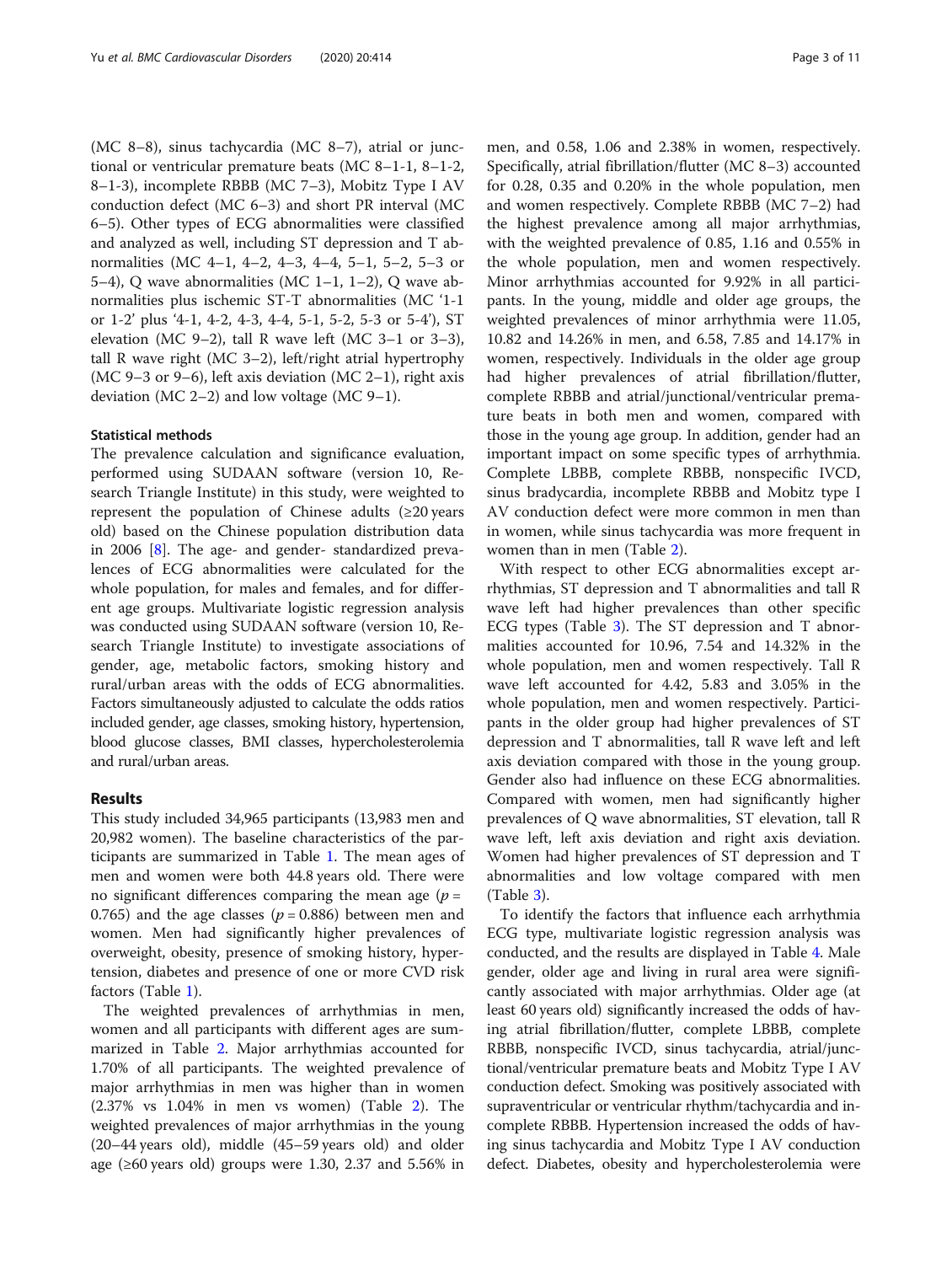| <b>Characteristics</b>                          | Men<br>$(n = 13,983)$ | Women<br>$(n = 20,982)$ | $P$ values $*$ |
|-------------------------------------------------|-----------------------|-------------------------|----------------|
| Age, y [mean (95% Cl)]                          | 44.8 (44.7-44.9)      | 44.8 (44.7-44.8)        | 0.765          |
| Age classes                                     |                       |                         | 0.886          |
| 20-29 years old, %                              | 17.2                  | 17.7                    | 0.396          |
| 30-39 years old, %                              | 23.8                  | 24.0                    | 0.738          |
| 40-49 years old, %                              | 22.5                  | 22.3                    | 0.777          |
| 50-59 years old, %                              | 18.6                  | 17.9                    | 0.245          |
| 60-69 years old, %                              | 10.5                  | 9.8                     | 0.123          |
| $\geq$ 70 years old, %                          | 7.5                   | 8.3                     | 0.310          |
| BMI, kg/m <sup>2</sup> [mean (95% CI)]          | 24.1 (24.0-24.2)      | 23.5 (23.4-23.5)        | < 0.001        |
| Overweight, %                                   | 34.9                  | 29.4                    | < 0.001        |
| Obesity, %                                      | 14.0                  | 10.8                    | < 0.001        |
| Smoking, %                                      | 58.2                  | 3.6                     | < 0.001        |
| Hypertension, %                                 | 31.5                  | 25.3                    | < 0.001        |
| Prediabetes, %                                  | 16.2                  | 15.4                    | 0.244          |
| Diabetes, %                                     | 10.9                  | 8.9                     | < 0.001        |
| FPG, mmol/L [mean (95% CI)]                     | $5.4(5.3-5.4)$        | $5.3(5.2 - 5.3)$        | 0.073          |
| PG2h, mmol/L [mean (95% CI)]                    | $6.9(6.8-7.0)$        | $7.0(6.9 - 7.1)$        | 0.328          |
| Hypercholesterolemia, %                         | 11.1                  | 10.5                    | 0.244          |
| Rural area, %                                   | 47.7                  | 47.6                    | 0.955          |
| Urban area, %                                   | 52.3                  | 52.4                    | 0.955          |
| With cardiovascular/cerebrovascular diseases, % | 3.1                   | 2.5                     | 0.121          |
| CVD risk groups                                 |                       |                         | < 0.001        |
| Without CVD risk factors, %                     | 22.2                  | 60.2                    | < 0.001        |
| With one CVD risk factor, %                     | 43.9                  | 25.1                    | < 0.001        |
| With two CVD risk factors, %                    | 22.5                  | 10.8                    | < 0.001        |
| With three or more CVD risk factors, %          | 11.3                  | 4.0                     | < 0.001        |

#### <span id="page-3-0"></span>Table 1 Characteristics of the 34,965 participants in this study

The percentages shown above were compared by Chi-square test.  $*$  The underlined numbers indicated the significant differences (p < 0.05). The quantitative values of age, BMI, FPG and PG2h were indicated as mean (95% CI) and compared by two-tailed t test. CVD risk factors include hypertension, diabetes, obesity, hypercholesterolemia and smoking history. Older age was not included in the CVD risk factors for analysis because age was mentioned and analyzed separately. BMI body mass index, FPG fasting plasma glucose level, PG2h plasma glucose level of 2 h after oral glucose tolerance test, CVD cardiovascular disease, CI confidence interval

not positively associated with any arrhythmia ECG type. Residents living in rural area had higher odds of obtaining complete LBBB, nonspecific IVCD, sinus bradycardia and incomplete RBBB compared to those living in urban areas (Table [4\)](#page-5-0).

Regarding the factors influencing other ECG abnormal types except arrhythmias, the results of multivariate logistic regression analysis are displayed in Table [5](#page-6-0). Older age (at least 60 years old) was positively associated with ST depression and T abnormalities, tall R wave left, left/ right atrial hypertrophy, left axis deviation and low voltage. Smoking was positively associated with Q wave abnormalities, tall R wave right and low voltage. Hypertension significantly increased the odds of having ST depression and T abnormalities, Q wave abnormalities, tall R wave left and left axis deviation (Table [5\)](#page-6-0). Overweight

and obesity were positively associated with ST depression and T abnormalities and left axis deviation (Table [5](#page-6-0) and Supplemental Table [1\)](#page-9-0). Hypercholesterolemia was positively associated with ST depression and T abnormalities (Table [5](#page-6-0)).

The weighted prevalences of major arrhythmias in participants with none, one, two and at least three CVD risk factors were 1.19, 1.76, 1.95 and 2.17% respectively (Table [6](#page-7-0)). The presence of CVD risk factors significantly increased the odds of obtaining ST depression and T abnormalities, Q wave abnormalities and tall R wave left, after gender and age were adjusted (Table [6\)](#page-7-0). A history of cardiovascular/cerebrovascular diseases significantly increased the odds of having major arrhythmias, atrial fibrillation/flutter, atrial/junctional/ventricular premature beats, ST depression and T abnormalities, Q wave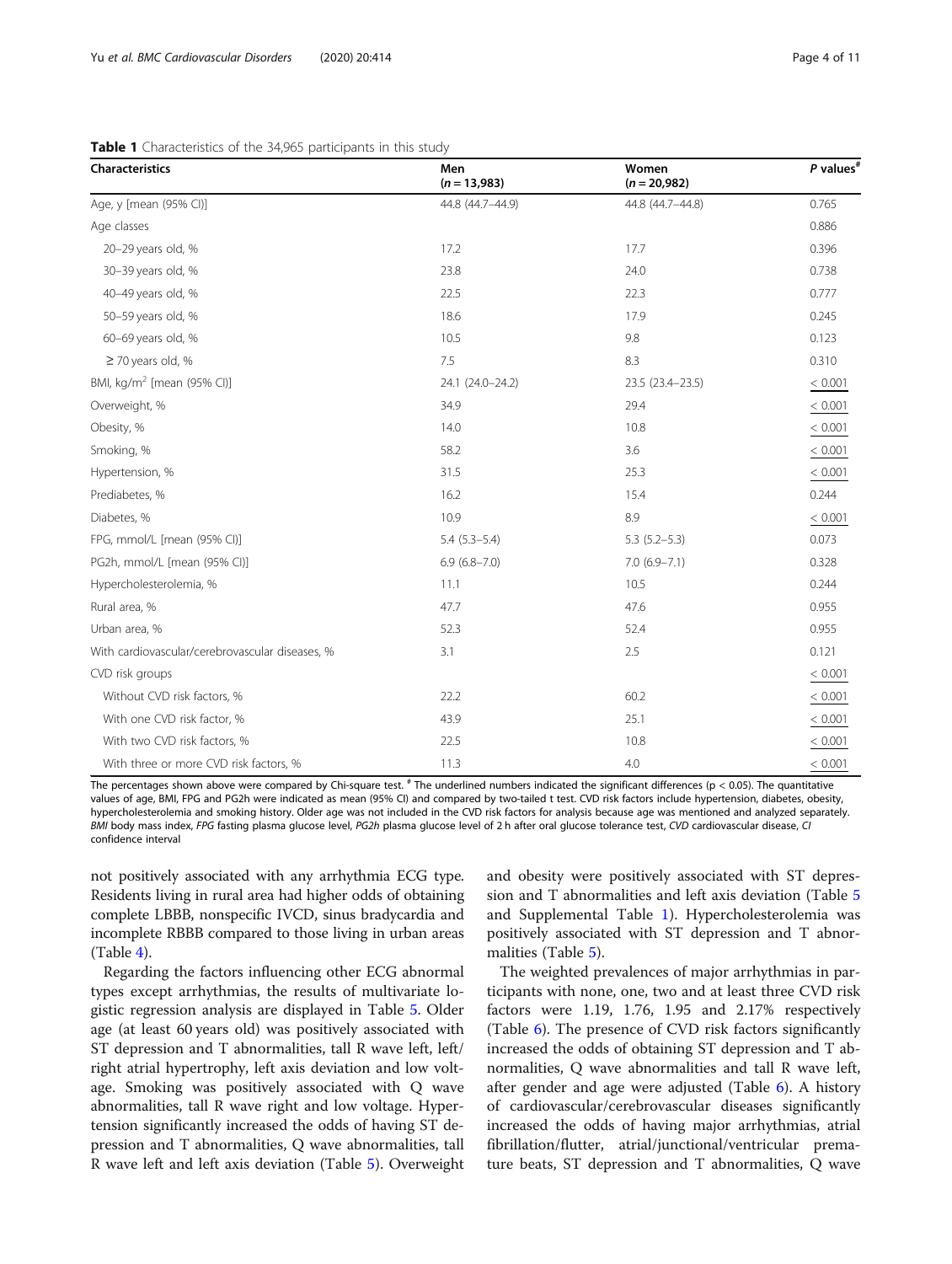| <b>ECG abnormalities</b>                                  | All participants, | Men (n = 13,983) |            |             |          |        | Women (n = 20,982) |              |          | P value <sup>*</sup> |
|-----------------------------------------------------------|-------------------|------------------|------------|-------------|----------|--------|--------------------|--------------|----------|----------------------|
|                                                           | No. (percentage)  | 20-44y           | 45-59y     | $\geq 60$ y | All ages | 20-44y | $45 - 59y$         | $\geq 60$ v  | All ages | (men vs<br>women)    |
| Major arrhythmias                                         | 550 (1.70%)       | 1.30%            | 2.37%      | 5.56%***    | 2.37%    | 0.58%  | 1.06%              | 2.38%***     | 1.04%    | < 0.001              |
| Atrial fibrillation or flutter                            | 77 (0.28%)        | 0.14%            | 0.23%      | $1.20\%$ ** | 0.35%    | 0.08%  | 0.05%              | $0.80\%$ *   | 0.20%    | 0.130                |
| Complete LBBB                                             | 28 (0.12%)        | 0.06%            | 0.20%      | 0.61%       | 0.20%    | 0.01%  | 0.03%              | $0.15\%$ *   | 0.05%    | 0.037                |
| Complete RBBB                                             | 289 (0.85%)       | 0.51%            | 1.21%      | 2.97%***    | 1.16%    | 0.35%  | 0.59%              | $1.10\%$ **  | 0.55%    | 0.001                |
| Nonspecific IVCD                                          | 59 (0.20%)        | 0.29%            | 0.43%      | 0.59%       | 0.38%    | 0.00%  | 0.06%              | 0.03%        | 0.02%    | < 0.001              |
| Mobitz Type II or III AV<br>conduction defects            | 16 (0.04%)        | 0.01%            | 0.07%      | 0.04%       | 0.03%    | 0.00%  | 0.17%              | 0.02%        | 0.05%    | 0.536                |
| Supraventricular or<br>ventricular<br>rhythm/tachycardia  | 28 (0.09%)        | 0.14%            | 0.14%      | 0.12%       | 0.14%    | 0.01%  | 0.10%              | 0.07%        | 0.05%    | 0.084                |
| <b>WPW</b>                                                | 44 (0.09%)        | 0.14%            | 0.04%      | $0.02\%$ ** | 0.09%    | 0.12%  | 0.04%              | 0.05%        | 0.09%    | 0.926                |
| Artificial pacemaker                                      | 9(0.03%)          | 0.01%            | 0.04%      | 0.00%       | 0.02%    | 0.00%  | 0.01%              | 0.16%        | 0.03%    | 0.117                |
| Minor arrhythmias                                         | 3046 (9.92%)      | 11.05%           | 10.82%     | 14.26%*     | 11.58%   | 6.58%  | 7.85%              | 14.17%***    | 8.29%    | < 0.001              |
| Sinus bradycardia                                         | 703 (2.81%)       | 3.99%            | 4.29%      | 3.22%       | 3.94%    | 1.62%  | 2.03%              | 1.39%        | 1.70%    | < 0.001              |
| Sinus tachycardia                                         | 540 (1.68%)       | 0.94%            | 1.07%      | 2.06%*      | 1.18%    | 1.78%  | 1.38%              | 4.52%        | 2.14%    | 0.004                |
| Atrial or junctional or<br>ventricular premature<br>beats | 544 (1.57%)       | 0.91%            | 1.04%      | 4.33%***    | 1.58%    | 0.87%  | 1.73%**            | 3.41%***     | 1.57%    | 0.945                |
| Incomplete RBBB                                           | 285 (0.97%)       | 1.53%            | 1.47%      | 0.94%       | 1.40%    | 0.34%  | $0.85\%$ *         | 0.67%        | 0.55%    | < 0.001              |
| Mobitz Type I AV<br>conduction defect                     | 141 (0.47%)       | 0.43%            | $0.85\%$ * | 0.79%       | 0.62%    | 0.15%  | 0.17%              | 1.08%        | 0.32%    | 0.045                |
| Short PR interval                                         | 241 (0.70%)       | 0.84%            | $0.26\%$ * | $0.13\%$ *  | 0.54%    | 1.02%  | 0.89%              | $0.34\%$ *** | 0.86%    | 0.084                |
| Other minor arrhythmias                                   | 592 (1.73%)       | 2.40%            | 1.84%      | 2.80%       | 2.31%    | 0.81%  | 0.79%              | 2.75%        | 1.15%    | < 0.001              |

### <span id="page-4-0"></span>Table 2 Prevalences of arrhythmias in men, women and all participants

The percentages shown above were compared by Chi-square or Fisher's test.  $*, *$  and  $***$  indicated the  $p$  values comparing the percentages of ECG findings in the middle/older age group with those in the young age group (\* p < 0.05, \*\* p < 0.01, \*\*\* p < 0.001). <sup>#</sup> The p values revealed the differences comparing the percentages of ECG findings between men and women. The underlined p values indicated the significant differences (p < 0.05). LBBB left bundle branch block, RBBB right bundle branch block, IVCD intravascular conducting delay, AV atrial-ventricular, WPW Wolff-Parkinson-White

Table 3 Prevalences of other ECG abnormalities (except arrhythmias) in men, women and all participants

| <b>ECG abnormalities</b>                                 | All participants, |       | Men $(n = 13,983)$ |               |          |       | Women (n = 20,982) |              |          | P value $*$       |
|----------------------------------------------------------|-------------------|-------|--------------------|---------------|----------|-------|--------------------|--------------|----------|-------------------|
|                                                          | No. (percentage)  |       | 20-44v 45-59v      | $\geq 60$ y   | All ages |       | 20-44v 45-59v      | $\geq 60y$   | All ages | (men vs<br>women) |
| ST depression and T abnormalities                        | 4192 (10.96%)     | 5.26% | $9.30\%$ ***       | $11.44\%$ *** | 7.54%    | 8.36% | 18.46%***          | 25.19%***    | 14.32%   | < 0.001           |
| O wave abnormalities                                     | 416 (1.28%)       | .35%  | 1.77%              | 1.86%         | 1.55%    | 0.78% | 1.23%              | .31%         | 1.00%    | 0.003             |
| Q wave abnormalities plus<br>ST-T ischemic abnormalities | 75 (0.16%)        | 0.14% | 0.05%              | 0.55%         | 0.19%    | 0.07% | 0.17%              | $0.30\%$ *   | 0.14%    | 0.414             |
| ST elevation                                             | 239 (0.92%)       | 2.81% | $0.88\%$ ***       | $0.20\%$ ***  | 1.78%    | 0.06% | 0.16%              | 0.02%        | 0.08%    | < 0.001           |
| Tall R wave left                                         | 1042 (4.42%)      | 4.94% | 7.16%*             | 6.28%         | 5.83%    | .21%  | $3.40\%$ ***       | 7.89%***     | 3.05%    | < 0.001           |
| Tall R wave right                                        | 54 (0.22%)        | 0.23% | 0.13%              | 0.41%         | 0.23%    | 0.28% | 0.06%              | 0.22%        | 0.20%    | 0.765             |
| Left/right atrial hypertrophy                            | 64 (0.31%)        | 0.21% | 0.43%              | 1.05%         | 0.43%    | 0.06% | $0.27\%$ *         | $0.52\%$ *   | 0.21%    | 0.063             |
| Left axis deviation                                      | 698 (2.13%)       | 1.41% | 3.31%***           | 4.36%***      | 2.48%    | 0.98% | 2.22%***           | 3.35%***     | 1.78%    | 0.003             |
| Right axis deviation                                     | 254 (0.67%)       | 0.99% | 0.72%              | 0.80%         | 0.88%    | 0.67% | $0.31\%$ *         | $0.15\%$ *** | 0.47%    | 0.008             |
| Low voltage                                              | 325 (0.97%)       | 0.45% | 0.81%              | 1.16%         | 0.68%    | 1.14% | 1.18%              | 1.67%        | 1.24%    | 0.001             |

The percentages shown above were compared by Chi-square or Fisher's test. \*, \* and \*\*\* indicated the p values comparing the percentages of ECG findings in the<br>middle/older age group with those in the young age group (\* p percentages of ECG findings between men and women. The underlined p values indicated the significant differences (p < 0.05)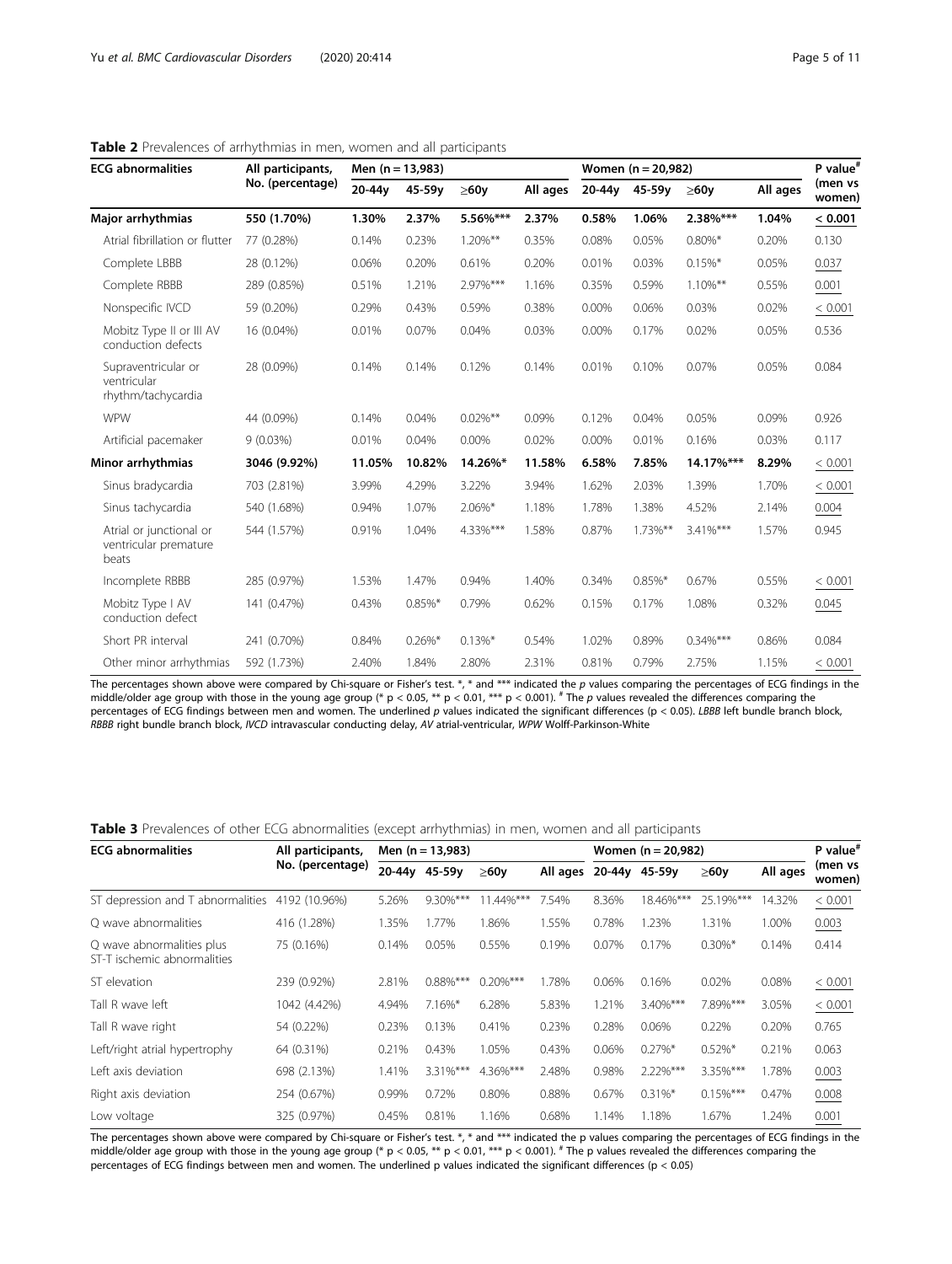<span id="page-5-0"></span>

| ECG abnormalities                                         | Gender (male vs female)                                                                                                                                                                                                                                                                  | 9 years old<br>$45 - 5$             | ≥60 years old                    | Smoking                             | Hypertension                                 | <b>Diabetes</b>         | Obesity                      | Hyper-cholesterolemia                                                                                                                            | Rural (vs urban)                  |
|-----------------------------------------------------------|------------------------------------------------------------------------------------------------------------------------------------------------------------------------------------------------------------------------------------------------------------------------------------------|-------------------------------------|----------------------------------|-------------------------------------|----------------------------------------------|-------------------------|------------------------------|--------------------------------------------------------------------------------------------------------------------------------------------------|-----------------------------------|
| Major arrhythmias                                         | $\frac{2.14}{(1.56-2.95)}$                                                                                                                                                                                                                                                               | $-2.58$<br>1.83<br>$\frac{1}{29}$   | $3.48 - 6.92$<br>4.90            | $(69 - 1.69)$<br>1.22               | $(0.95 - 1.77)$<br>1.29                      | $(0.57 - 1.29)$<br>0.86 | $(0.77 - 1.87)$<br>1.20      | $(0.93 - 2.04)$<br>$\frac{137}{2}$                                                                                                               | $(1.06 - 1.81)$<br>$\frac{39}{2}$ |
| Atrial fibrillation/flutter                               | $(0.83 - 4.42)$<br>$\overline{191}$                                                                                                                                                                                                                                                      | $(0.37 - 4.05)$<br>1.23             | $3.\overline{63} - 24.29$<br>939 | $0.42 - 2.46$<br>$\overline{1}$ .01 | $(0.74 - 3.65)$<br>1.64                      | $(0.25 - 1.82)$<br>0.68 | $0.72$<br>$(0.19 - 2.69)$    | $(0.86 - 5.68)$<br>2.21                                                                                                                          | $(0.95 - 3.86)$<br>$\overline{6}$ |
| Complete LBBB                                             | $(0.77 - 12.19)$<br>3.06                                                                                                                                                                                                                                                                 | $(0.53 - 15.07)$<br>2.84            | $2.43 - 50.49$<br>1.08           | $0.53 - 8.31$<br>2.10               | $(0.33 - 2.72)$<br>0.95                      | $(0.25 - 9.94)$<br>1.57 | $(0.30 - 3.15)$<br>0.98      | $(0.61 - 9.50)$<br>2.41                                                                                                                          | $\frac{3.72}{(1.25-11.06)}$       |
| Complete RBBB                                             | $\frac{1.92}{(1.23 - 3.01)}$                                                                                                                                                                                                                                                             | 3.41)<br>2.04<br>$\frac{1}{2}$      | $3.19 - 8.70$<br>5.27            | (1.94)<br>$\overline{23}$           | $(0.87 - 2.13)$<br>1.36                      | $(0.66 - 1.74)$<br>1.07 | $1.45$<br>(0.76–2.77)        | $(0.70 - 2.11)$<br>122                                                                                                                           | $(0.69 - 1.50)$<br>$\overline{0}$ |
| Nonspecific IVCD                                          | (5.44-62.44)<br>18.43                                                                                                                                                                                                                                                                    | $(0.79 - 4.47)$<br>1.88             | $1.03 - 8.09$<br>289             | $0.47 - 2.33$<br>1.04               | $(0.41 - 2.50)$<br>1.02                      | $(0.05 - 1.02)$<br>0.23 | $(0.25 - 3.59)$<br>0.95      | $(0.40 - 3.92)$<br>1.25                                                                                                                          | $\frac{2.53}{(1.29 - 4.96)}$      |
| Mobitz Type II or III AV<br>conduction defects            | $(0.26 - 3.58)$<br>0.96                                                                                                                                                                                                                                                                  | $-47.04$<br>12.09<br>(3.11)         | $0.49 - 15.26$<br>2.74           | $0.13 - 2.34$<br>0.55               | $(0.58 - 14.32)$<br>2.88                     | $(0.13 - 3.62)$<br>0.69 | $1.14$<br>(0.12-10.88)       | $(0.12 - 2.38)$<br>0.54                                                                                                                          | $0.47 - 5.59$<br>.62              |
| ventricular rhythm/<br>Supraventricular or<br>tachycardia | $(0.54 - 3.65)$<br>$\frac{40}{5}$                                                                                                                                                                                                                                                        | 5.30<br>$(0.54 - 5)$<br>1.69        | $(0.45 - 6.17)$<br>1.66          | $\frac{3.23}{(1.22 - 8.57)}$        | $(0.50 - 5.12)$<br>1.60                      | $(0.12 - 2.42)$<br>0.53 | $0.18 - 2.80$<br>0.70        | $(0.14 - 2.16)$<br>0.56                                                                                                                          | $(0.41 - 3.53)$<br>1.20           |
| WPW                                                       | $(0.55 - 2.93)$<br>127                                                                                                                                                                                                                                                                   | $(0.16 - 1.36)$<br>0.46             | $(0.12 - 2.77)$<br>0.58          | $(0.28 - 2.00)$<br>0.75             | $(0.10 - 1.00)$<br>0.31                      | $(0.10 - 1.44)$<br>0.39 | $(0.67 - 9.33)$<br>2.50      | $(0.16 - 3.36)$<br>0.74                                                                                                                          | $(0.58 - 2.65)$<br>1.24           |
| Minor arrhythmias                                         | $\frac{1.34}{(1.13-1.59)}$                                                                                                                                                                                                                                                               | $-1.38$<br>1.19<br>$\frac{1}{2}$    | $\frac{2.08}{(1.69 - 2.57)}$     | $\frac{1.20}{(1.02-1.41)}$          | $\frac{1.29}{(1.08-1.52)}$                   | $(0.77 - 1.28)$<br>0.99 | $\frac{0.62}{(0.50 - 0.77)}$ | $(0.63 - 1.07)$<br>0.82                                                                                                                          | $1.04 - 1.37$<br>$\frac{6}{1}$    |
| Sinus bradycardia                                         | $(1.66 - 2.93)$<br>2.21                                                                                                                                                                                                                                                                  | $(1.13 - 1.90)$<br>147              | $(0.97 - 2.04)$<br>$\frac{4}{4}$ | $0.97 - 1.72$<br>29                 | $0.53 - 0.96$                                | $(0.42 - 1.00)$<br>0.65 | 0.67 (0.44-1.01)             | $(16.0 - 24.0)$<br>0.64                                                                                                                          | $1.64 - 2.50$<br>03               |
| Sinus tachycardia                                         | $(0.40 - 1.02)$<br>0.64                                                                                                                                                                                                                                                                  | $(0.59 - 1.20)$<br>0.84             | $1.15 - 3.83$<br>210             | $0.46 - 1.22$<br>0.75               | $1.82 - 4.24$<br>2.78                        | $(0.78 - 2.88)$<br>1.50 | $\frac{0.32}{(0.21 - 0.50)}$ | $\frac{0.60}{(0.37 - 0.97)}$                                                                                                                     | $(0.62 - 1.44)$<br>0.95           |
| Atrial or junctional<br>premature beats<br>or ventricular | $(0.64 - 1.43)$<br>0.96                                                                                                                                                                                                                                                                  | $\frac{1.75}{(1.24-2.46)}$          | $(3.81 - 8.66)$<br>5.74          | $0.75 - 1.81$<br>$\overline{17}$    | $0.89 - 1.75$<br>25                          | $(0.49 - 1.27)$<br>0.79 | $(0.57 - 1.33)$<br>0.87      | $(0.54 - 1.48)$<br>0.89                                                                                                                          | $(94 - 183)$<br>$\overline{11}$   |
| Incomplete RBBB                                           | $(1.33 - 3.15)$<br>2.04                                                                                                                                                                                                                                                                  | $(0.97 - 2.03)$<br>$\overline{140}$ | $(0.65 - 2.10)$<br>1.17          | $\overline{1.12} - 2.49$<br>67      | $(0.60 - 1.30)$<br>0.88                      | $(0.68 - 2.10)$<br>1.20 | $(0.50 - 1.29)$<br>0.80      | $(0.56 - 1.76)$<br>00.1                                                                                                                          | $\frac{1.72}{(1.26 - 2.35)}$      |
| conduction defect<br>Mobitz Type I AV                     | $(0.74 - 4.33)$<br>1.79                                                                                                                                                                                                                                                                  | $-3.28$<br>1.75<br>$(0.93 -$        | $\frac{3.43}{(1.73 - 6.80)}$     | $(0.63 - 2.01)$<br>$\overline{12}$  | $(1.05 - 3.50)$<br>$\widetilde{\mathcal{S}}$ | $(0.51 - 2.02)$<br>101  | $(0.30 - 1.36)$<br>0.63      | $(0.15 - 1.03)$<br>0.39                                                                                                                          | $\frac{0.42}{(0.22 - 0.82)}$      |
| Short PR interval                                         | $\frac{0.57}{0.38 - 0.86}$                                                                                                                                                                                                                                                               | $(0.44 - 1.30)$<br>0.76             | $\frac{0.42}{(0.21 - 0.85)}$     | $(0.58 - 3.15)$<br>1.35             | $(0.38 - 1.19)$<br>0.67                      | $(0.46 - 2.20)$<br>001  | $(0.36 - 1.77)$<br>0.79      | $(0.41 - 1.60)$<br>0.81                                                                                                                          | $(0.51 - 1.41)$<br>0.84           |
|                                                           | upper limit and the lower limit of the 95% confidence intervals (Cls) were written in the brackets. Normal ECG was used as the reference. The middle age (45-59 years old) group and the older age (≥60 years old)<br>Note: Factors simultaneously adjusted to calculate the odds ratios |                                     |                                  |                                     |                                              |                         |                              | included gender, age classes, smoking history, hypertension, blood glucose classes, BMI classes, hypercholesterolemia and rural/urban areas. The |                                   |

Table 4 The odds ratios of the effects of multiple factors on arrhythmias

group were compared with the young group (20–44 years old). The underlined odds ratios indicated the significant associations between the factors and the ECG findings. LBBB left bundle branch block, RBBB right

bundle branch block, IVCD intravascular conducting delay, AV atrial-ventricular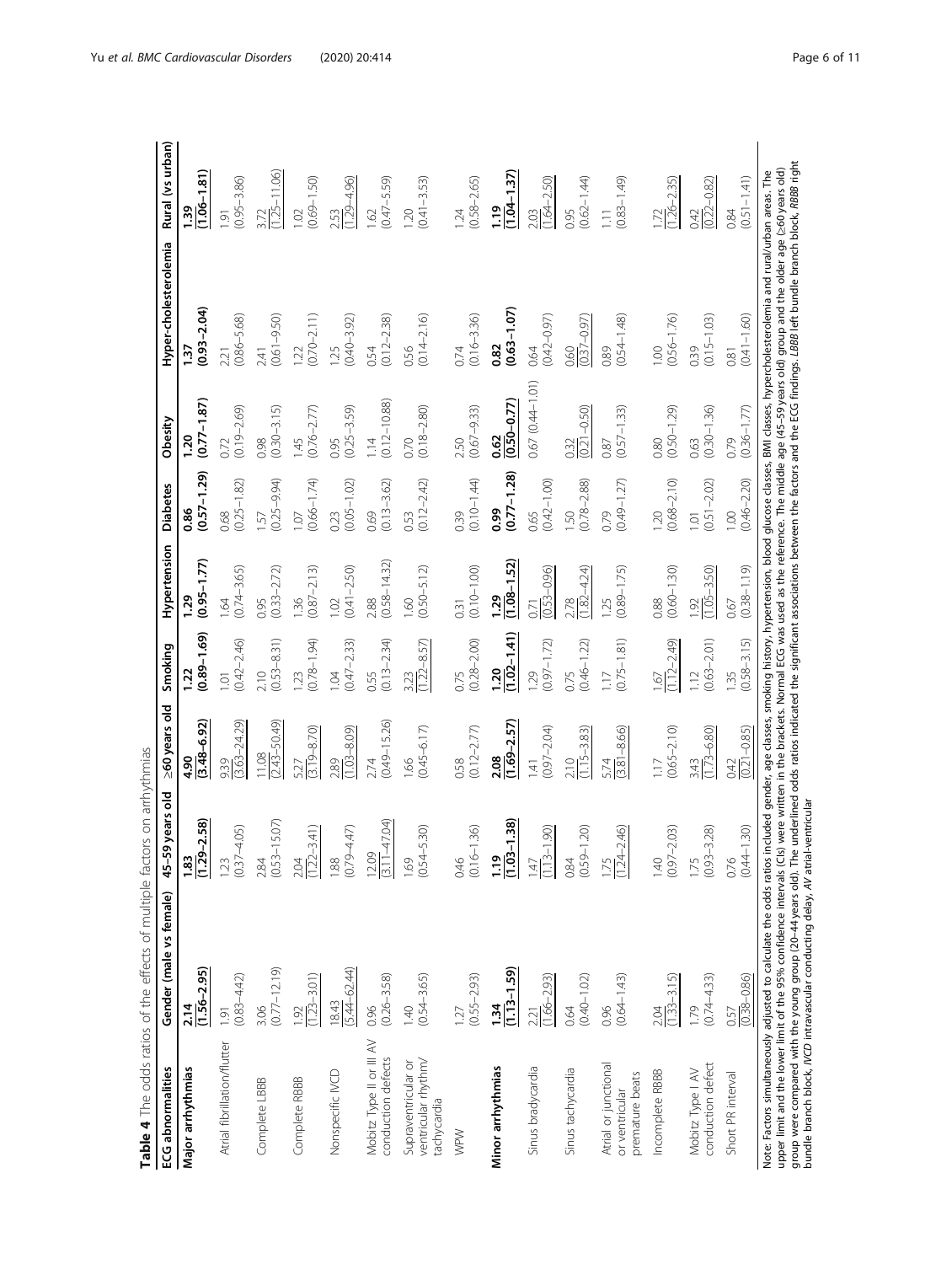<span id="page-6-0"></span>

| ECG abnormalities                                           | - האומר המוני המוני המוני המוני המוני המוני המוני המוני המוני המוני המוני המוני המוני המוני המוני המוני המוני ה<br>את המוני המוני המוני המוני המוני המוני המוני המוני המוני המוני המוני המוני המוני המוני המוני המוני המוני המו<br>Gender (male vs female)                                                                                                    | years old<br>$45 - 59$                      | >60 years old                | rannini hairinin 12リソくリ<br>Smoking | Hypertension                                                                                           | <b>Diabetes</b>              | Obesity                      | Hyper-cholesterolemia                                                                                                                            | Rural (vs urban)                 |
|-------------------------------------------------------------|---------------------------------------------------------------------------------------------------------------------------------------------------------------------------------------------------------------------------------------------------------------------------------------------------------------------------------------------------------------|---------------------------------------------|------------------------------|------------------------------------|--------------------------------------------------------------------------------------------------------|------------------------------|------------------------------|--------------------------------------------------------------------------------------------------------------------------------------------------|----------------------------------|
| ST depression and T<br>abnormalities                        | $(0.44 - 0.58)$<br>0.51                                                                                                                                                                                                                                                                                                                                       | $\frac{1.78}{(1.58 - 2.00)}$                | $(2.07 - 2.89)$<br>245       | $(0.89 - 1.22)$<br>104             | $\frac{1.92}{(1.69 - 2.18)}$                                                                           | $(0.98 - 1.39)$<br>1.17      | $\frac{1.24}{(1.05-1.47)}$   | $\frac{1.28}{(1.09 - 1.51)}$                                                                                                                     | $(60.1 - 78.0)$<br>0.97          |
| Q wave abnormalities                                        | $(0.84 - 1.58)$<br>1.15                                                                                                                                                                                                                                                                                                                                       | .86<br>$(0.88 -$<br>1.28                    | $(0.97 - 2.28)$<br>1.49      | $\sqrt{1.14-2.29}$<br>1.62         | $1.48 - 2.81$<br>2.04                                                                                  | $(0.65 - 1.66)$<br>$-104$    | $(0.81 - 1.94)$<br>125       | $(0.87 - 2.28)$<br>$\frac{1}{4}$                                                                                                                 | $(0.62 - 1.14)$<br>0.84          |
| Q wave abnormalities<br>plus ischemic ST-T<br>abnormalities | $(0.57 - 3.34)$<br>1.38                                                                                                                                                                                                                                                                                                                                       | $(0.41 - 2.45)$<br>00.1                     | $\frac{4.13}{(1.60-10.69)}$  | $(0.38 - 2.59)$<br>0.99            | $(0.65 - 2.96)$<br>1.39                                                                                | $(0.32 - 2.47)$<br>0.89      | $(0.28 - 2.63)$<br>0.86      | $(0.77 - 4.32)$<br>1.83                                                                                                                          | $(0.39 - 1.61)$<br>0.79          |
| ST elevation                                                | $\frac{20.03}{(8.26-48.62)}$                                                                                                                                                                                                                                                                                                                                  | 0.77)<br>0.45<br>0.26–0<br>0.26–0           | $\frac{0.13}{(0.06 - 0.26)}$ | $(0.98 - 2.62)$<br>$\odot$         | $0.77$<br>(0.47 – 1.27)                                                                                | $\frac{0.15}{(0.07 - 0.34)}$ | $(0.23 - 1.12)$<br>0.51      | $0.52$<br>(0.19–1.44)                                                                                                                            | $1.15$<br>(0.75–1.77)            |
| Tall R wave left                                            | $1.48 - 2.58$<br>1.95                                                                                                                                                                                                                                                                                                                                         | (68)<br>$\overline{121}$<br>$\overline{51}$ | $1.38 - 2.47$                | $(0.80 - 1.30)$<br>1.02            | $\frac{4.03}{(3.25-5.00)}$                                                                             | $(66.0 - 74.0)$              | $\frac{0.32}{(0.22 - 0.45)}$ | $(0.83 - 1.61)$<br>$\frac{16}{1}$                                                                                                                | $(0.83 - 1.30)$<br>$\frac{3}{2}$ |
| Tall R wave right                                           | $(0.23 - 1.48)$<br>0.58                                                                                                                                                                                                                                                                                                                                       | 0.78<br>$(0.14 -$<br>0.33                   | $(0.50 - 3.35)$<br>1.29      | $1.16 - 6.89$<br>2.83              | $(64.4-19.0)$<br>2.02                                                                                  | $(0.36 - 2.32)$<br>0.92      | $(0.29 - 2.98)$<br>0.93      | $(0.17 - 1.22)$<br>0.46                                                                                                                          | $(0.19 - 0.96)$<br>0.42          |
| Left/right atrial<br>hypertrophy                            | $1.04 - 7.08$                                                                                                                                                                                                                                                                                                                                                 | $1.57 - 6.79$<br>3.27                       | $(3.73 - 19.22)$<br>847      | $(0.30 - 1.88)$<br>0.75            | $(0.21 - 1.47)$<br>0.56                                                                                | $(0.33 - 5.61)$<br>1.36      | $(0.08 - 1.30)$<br>0.33      | $(0.76 - 7.67)$<br>2.41                                                                                                                          | $(0.50 - 2.51)$<br>$\frac{1}{2}$ |
| Left axis deviation                                         | $1.04 - 1.79$<br>1.36                                                                                                                                                                                                                                                                                                                                         | 2.76)<br>$(1.63 -$<br>2.12                  | $(2.43 - 4.69)$<br>3.38      | $(24 - 1.80)$<br>1.08              | $\frac{1.40}{(1.09-1.79)}$                                                                             | $(0.81 - 1.56)$<br>13        | $(1.54 - 2.72)$<br>2.04      | $(0.95 - 1.66)$<br>1.26                                                                                                                          | $\frac{0.69}{(0.55 - 0.87)}$     |
| Right axis deviation                                        | $(0.98 - 2.75)$<br>1.64                                                                                                                                                                                                                                                                                                                                       | 50)<br>$(0.45 -$<br>0.82                    | $(0.51 - 1.88)$<br>0.98      | $(0.93 - 2.77)$<br>1.60            | $(0.48 - 1.32)$<br>0.80                                                                                | $(0.32 - 1.93)$<br>0.79      | $(0.15 - 0.66)$<br>0.32      | $(0.36 - 1.44)$<br>0.72                                                                                                                          | $(0.38 - 0.96)$<br>0.60          |
| Low voltage                                                 | $(0.26 - 0.72)$<br>0:4                                                                                                                                                                                                                                                                                                                                        | 2.58)<br>$\frac{1.72}{1.15}$                | $(1.90 - 5.60)$<br>3.26      | $(1.00 - 3.00)$<br>1.73            | $(0.28 - 0.75)$<br>0.45                                                                                | $(0.85 - 2.71)$<br>1.52      | $(0.24 - 1.10)$<br>0.52      | $(0.36 - 1.09)$<br>0.63                                                                                                                          | $(0.63 - 1.26)$<br>0.90          |
|                                                             | upper limit and the lower limit of the 95% confidence intervals (Cls) were written in the brackets. Normal ECG was used as the reference. The middle age (45-59 years old) group and the older age (≥60 years old)<br>group were compared with the young group (20-44 years old). The<br>Note: Factors simultaneously adjusted to calculate the odds ratios i |                                             |                              |                                    | underlined odds ratios indicated the significant associations between the factors and the ECG findings |                              |                              | included gender, age classes, smoking history, hypertension, blood glucose classes, BMI classes, hypercholesterolemia and rural/urban areas. The |                                  |

Table 5 The odds ratios of the effects of multiple factors on ECG abnormalities except arrhythmias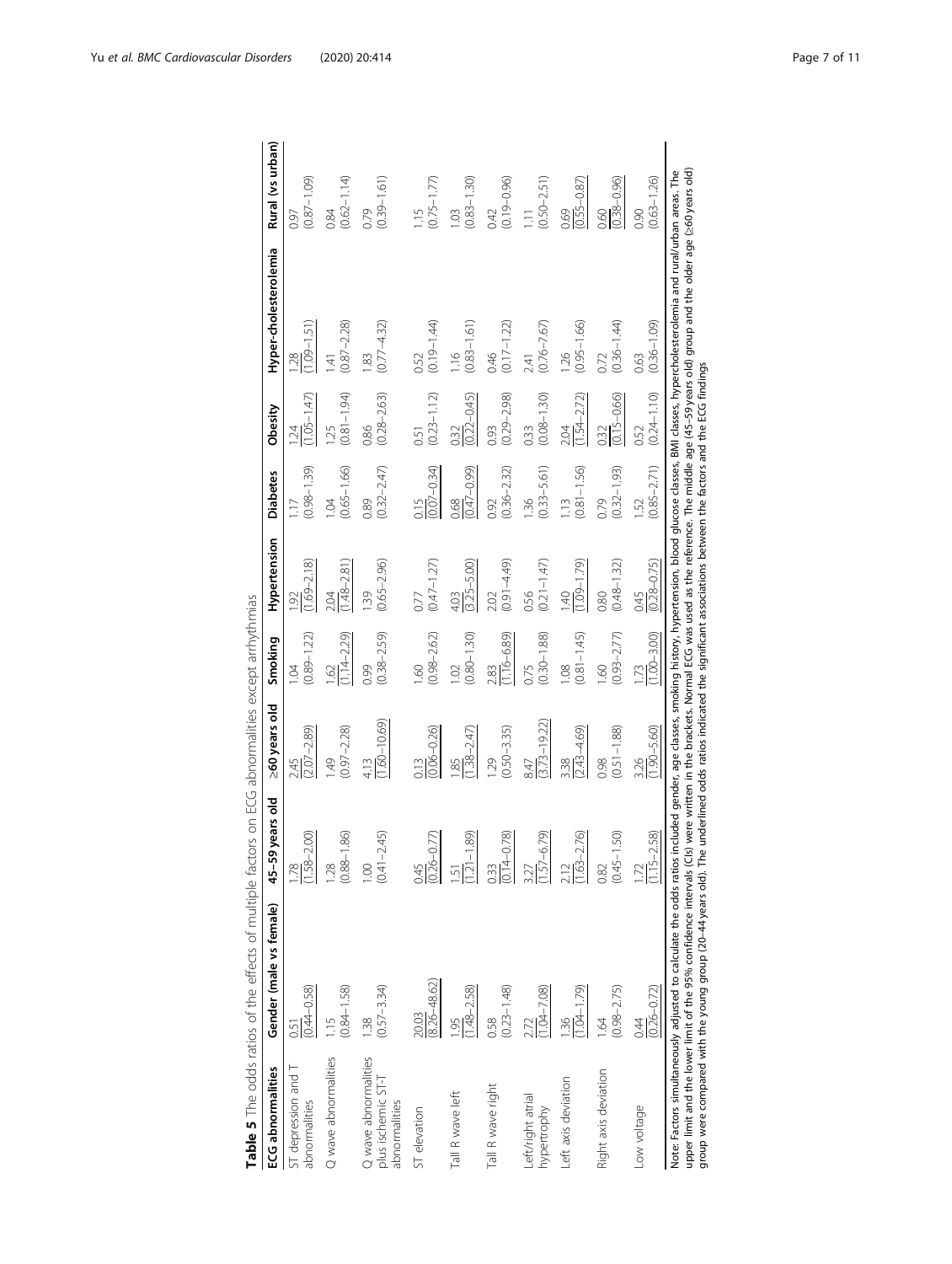# <span id="page-7-0"></span>Table 6 Prevalences of ECG abnormalities with presence of CVD risk factors and history of cardiovascular/cerebrovascular diseases

| <b>ECG abnormalities</b>                              |          |            | CVD risk factors (except age and gender) |                   | History of cardiovascular/<br>cerebrovascular diseases |              |
|-------------------------------------------------------|----------|------------|------------------------------------------|-------------------|--------------------------------------------------------|--------------|
|                                                       | None (%) | One (%)    | Two (%)                                  | Three or more (%) | Without (%)                                            | With $(%)^a$ |
| Major arrhythmias                                     | 1.19     | 1.76       | 1.95                                     | $2.17*$           | 1.61                                                   | $5.72***$    |
| Atrial fibrillation or flutter                        | 0.23     | 0.36       | 0.12                                     | 0.67              | 0.21                                                   | $2.70***$    |
| Complete LBBB                                         | 0.06     | 0.14       | 0.07                                     | 0.34              | 0.11                                                   | 0.17         |
| Complete RBBB                                         | 0.55     | 0.65       | $1.32***$                                | 0.78              | 0.84                                                   | 1.99         |
| Nonspecific IVCD                                      | 0.16     | 0.25       | 0.16                                     | 0.27              | 0.21                                                   | 0.48         |
| Mobitz Type II or III AV conduction defects           | 0.03     | 0.06       | 0.07                                     | 0.05              | 0.05                                                   | 0.01         |
| Supraventricular or ventricular rhythm/tachycardia    | 0.05     | 0.16       | 0.14                                     | 0.05              | 0.09                                                   | 0.10         |
| <b>WPW</b>                                            | 0.09     | 0.11       | 0.05                                     | 0.02              | 0.08                                                   | 0.20         |
| Minor arrhythmias                                     | 9.38     | 11.63      | 8.84                                     | 10.84             | 9.95                                                   | 9.28         |
| Sinus bradycardia                                     | 2.93     | 3.49       | 2.31                                     | 2.00              | 2.84                                                   | 1.98         |
| Sinus tachycardia                                     | 1.53     | 1.82       | 1.55                                     | 1.72              | 1.72                                                   | 0.70         |
| Atrial or junctional or ventricular premature beats   | 1.63     | 1.56       | 1.83                                     | 1.04              | 1.53                                                   | $2.30**$     |
| Incomplete RBBB                                       | 0.83     | 1.36       | 0.74                                     | 1.31              | 0.97                                                   | 0.67         |
| Mobitz Type I AV conduction defect                    | 0.29     | 0.64       | 0.40                                     | 0.39              | 0.48                                                   | 0.27         |
| Short PR interval                                     | 0.94     | 0.65       | 0.49                                     | 0.27              | 0.69                                                   | 1.64         |
| Other ECG abnormalities except arrhythmias            |          |            |                                          |                   |                                                        |              |
| ST depression and T abnormalities                     | 9.82     | $10.04***$ | $12.56***$                               | 15.36***          | 10.59                                                  | 21.83***     |
| Q wave abnormalities                                  | 0.94     | 1.19       | $1.67***$                                | $2.99***$         | 1.24                                                   | $1.88***$    |
| Q wave abnormalities plus ischemic ST-T abnormalities | 0.18     | 0.11       | 0.11                                     | 0.31              | 0.15                                                   | $2.16***$    |
| ST elevation                                          | 0.51     | $1.78*$    | 0.43                                     | 0.73              | 0.92                                                   | 0.07         |
| Tall R wave left                                      | 2.52     | $5.45***$  | $6.11***$                                | $5.52***$         | 4.18                                                   | $7.62***$    |
| Tall R wave right                                     | 0.13     | 0.19       | $0.34*$                                  | 0.12              | 0.21                                                   | 0.54         |
| Left/right atrial hypertrophy                         | 0.22     | 0.39       | 0.33                                     | 0.05              | 0.33                                                   | 0.36         |
| Left axis deviation                                   | 1.60     | $2.04*$    | 2.58***                                  | $3.99***$         | 2.10                                                   | $2.95*$      |
| Right axis deviation                                  | 0.55     | 0.85       | 0.45                                     | 0.17              | 0.68                                                   | 2.01         |
| Low voltage                                           | 1.46     | 0.84       | 0.49                                     | 0.51              | 0.96                                                   | 0.75         |

LBBB left bundle branch block, RBBB right bundle branch block, IVCD intravascular conducting delay, AV atrial-ventricular, CVD cardiovascular disease

\*, \*\* and \*\*\* refer to  $p < 0.05$ ,  $p < 0.01$  and  $p < 0.001$  respectively. Gender and age were adjusted to calculate the p values by multivariate logistic regression analysis. The prevalences of ECG findings in participants present with CVD risk factors was compared with those absent of CVD risk factors <sup>a</sup>The prevalences of ECG findings in participants with history of cardiovascular/cerebrovascular diseases was compared with those without history of

cardiovascular/cerebrovascular diseases

abnormalities, tall R wave left and left axis deviation, with gender and age adjusted (Table 6). The weighted prevalence of major arrhythmias in participants with a history of cardiovascular/cerebrovascular diseases was as high as 5.72%, while the prevalence in those without the history was only 1.61% (Table 6).

# **Discussion**

Previous prospective studies have found that baseline major and minor ECG abnormalities have different levels of impact on the risk of CVD events and all-cause mortality, suggesting that it is crucial to identify and classify baseline ECG abnormalities [\[4](#page-9-0), [5,](#page-9-0) [10](#page-10-0)–[14\]](#page-10-0). The prevalences of ECG findings varied in different races. Middle-aged black men had significantly higher prevalence of major

ECG abnormalities than middle-aged white men [[15](#page-10-0), [16](#page-10-0)]. Non-Hispanic population had significantly higher prevalences of atrial fibrillation, left ventricular hypertrophy and ST depression than Hispanic population [\[17\]](#page-10-0). Taiwan Chinese women aged at least 40 years old had higher prevalence of major ECG abnormalities than American White women of about the same age  $[18]$ . Currently, no population-based estimation of the prevalence of ECG abnormalities has been reported in China. The ECG data contained in the present study were obtained from a large population in a cross-sectional study. The present data provide overall estimates of the prevalence of ECG findings in Chinese adults (aged ≥20 years old) and the relationships between ECG abnormalities and gender, age and CVD risk factors.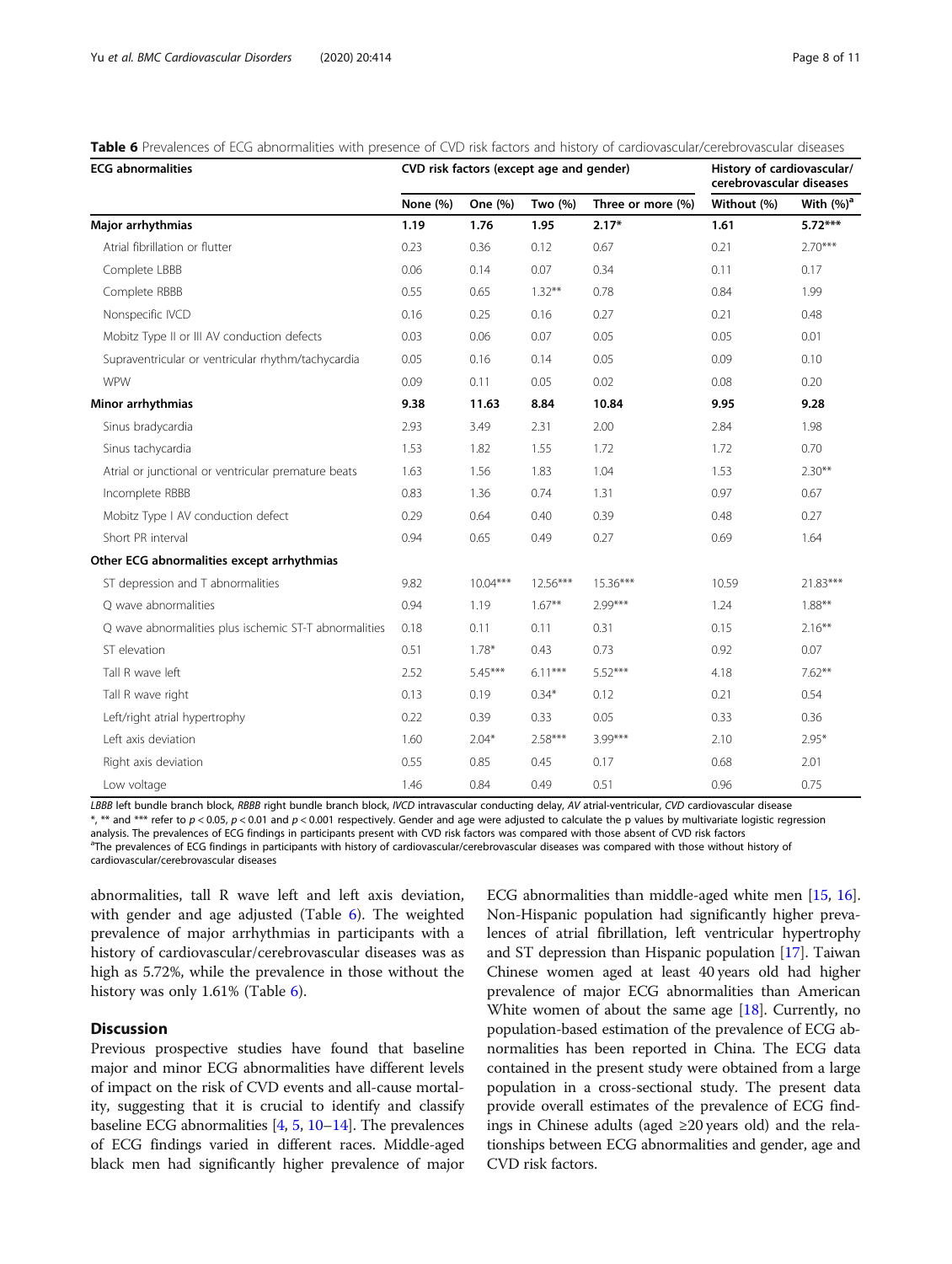Ethnicity is an important factor affecting the prevalences of ECG findings. We compared our study with previous population-based studies that had similar age range as ours but had different racial background. The prevalences of some arrhythmias in our study were close to the results in a study of American Hispanics/Latinos aged 18–74 years old and another study of Belgians aged 25–74 years old [\[1,](#page-9-0) [2](#page-9-0)]. In these two foreign studies, atrial fibrillation or flutter accounted for 0.30–0.55% in men and  $0.04-0.33\%$  in women  $\begin{bmatrix} 1 \\ 2 \end{bmatrix}$  $\begin{bmatrix} 1 \\ 2 \end{bmatrix}$  $\begin{bmatrix} 1 \\ 2 \end{bmatrix}$ . In our study, the weighted prevalences of atrial fibrillation or flutter were 0.35 and 0.20% in men and women respectively, which were between the ranges of these two previous studies. Complete RBBB was the most prevalent arrhythmia type in the American Hispanics/Latinos study and the Belgian study, as well as in our study [[1](#page-9-0), [2](#page-9-0)]. In our study, complete RBBB accounted for 1.16 and 0.55% in men and women respectively, which were also between the ranges reported in these two previous studies [[1,](#page-9-0) [2](#page-9-0)]. However, we had higher prevalences of WPW, Mobitz Type II or III AV conduction defects and supraventricular or ventricular rhythm/tachycardia, but lower prevalences of nonspecific IVCD and artificial pacemaker, compared with the American Hispanics/Latinos study [[2\]](#page-9-0). With regard to ST-T abnormalities, because some subcenters in our study recorded the ST depression and T wave abnormalities together and did not differentiate the major and minor ST-T abnormalities, we eventually calculated the prevalence of ST depression (MC 4–1, 4– 2, 4–3, 4–4) and T abnormalities (MC 5–1, 5–2, 5–3 or 5–4) together in the population. ST depression and T abnormalities accounted for 7.54 and 14.32% in men and women respectively in our study, while the prevalences of ST depression and T abnormalities were approximately 8 and 10% in men and women respectively in the American Hispanics/Latinos study [[2](#page-9-0)].

The weighted prevalences of several ECG abnormalities increased with age in both men and women in our study, confirming the age-related increase in the prevalence of these ECG abnormalities reported in previous studies [\[1](#page-9-0)–[3,](#page-9-0) [19](#page-10-0), [20](#page-10-0)]. Older age (at least 60 years old) increased the likelihood of having atrial fibrillation/flutter by about 8 times, while metabolic and geographic factors had no significant association with atrial fibrillation/flutter in comparison with the reference group (20–44 years old) (Table [4\)](#page-5-0). Older age not only increased the prevalence of atrial fibrillation/flutter in cross-sectional studies, but also increased the incidence of atrial fibrillation/ flutter in retrospective and prospective studies, suggesting that older age had tremendous association with atrial fibrillation/flutter [\[1](#page-9-0), [21,](#page-10-0) [22\]](#page-10-0). The likelihoods of having complete LBBB and complete RBBB in the 60 years old or older group were both more than 4 times higher than those in the reference group (20–44 years old) in our study (Table [4](#page-5-0)). A Korean cross-sectional study also found that the prevalences of complete LBBB and complete RBBB both increased with age [[23](#page-10-0)]. In addition, older age also significantly increased the prevalences of ST depression and T abnormalities, tall R wave left and left/right atrial hypertrophy. These results suggest that it is essential to conduct ECG regularly for people at lease 60 years old to screen ECG abnormalities especially arrhythmias.

Among the ECG abnormalities, atrial fibrillation/flutter was broadly studied before and recently. Atrial fibrillation/flutter, well known as a critical risk factor for stroke, was also indicated as an independent risk factor for ventricular fibrillation in a population-based casecontrol study [\[24\]](#page-10-0). In a cross-sectional study of participants aged at least 35 years old in China, the prevalences of atrial fibrillation were 0.78 and 0.76% in men and women, respectively [\[7](#page-10-0)]. The inclusion of a history of atrial fibrillation in addition to ECG records and the older age of the participants could have contributed to the higher prevalence of atrial fibrillation observed in this previous study than in our study [\[7](#page-10-0)]. The factors associated with atrial fibrillation/flutter were mainly older age and the history of cardiovascular/cerebrovascular diseases (Tables [4](#page-5-0) and [6\)](#page-7-0). However, in contrast to previously reported studies, we found that smoking history, hypertension, diabetes, obesity and hypercholesterolemia were not significantly related with atrial fibrillation [\[7,](#page-10-0) [25](#page-10-0)]. The prevalence of having atrial fibrillation/flutter in participants with a history of cardiovascular/cerebrovascular diseases was as high as 2.7%, which were much higher than the prevalence in those without the history. The prevalence of atrial fibrillation varied from 0.6 to 4.1% in patients with cardiovascular diseases in previous studies, while the prevalence of cardiovascular diseases was as high as 38.2% in patients with atrial fibrillation [\[26](#page-10-0)–[28\]](#page-10-0). Atrial fibrillation had close association with cerebrovascular diseases especially stroke [[29](#page-10-0), [30\]](#page-10-0). The famous Framingham Study indicated that there was a nearly fivefold excess of stroke in the subjects with atrial fibrillation compared with those free of atrial fibrillation after 34 years of follow-up [\[30\]](#page-10-0). Therefore, it is important to screen atrial fibrillation/flutter in patients with cardiovascular/cerebrovascular diseases.

The odds of having ischemic ST-T abnormalities significantly increased with hypertension, obesity and hypercholesterolemia, confirming the association between metabolic factors and ischemic ECG abnormalities [[1,](#page-9-0) [2](#page-9-0)]. Metabolic factors, including hypertension, obesity and hypercholesterolemia, significantly increased the risk of having ischemic heart diseases in prospective studies [\[31](#page-10-0), [32](#page-10-0)]. It is important to identify and control these metabolic factors in order to prevent ischemic heart diseases. High R wave left is a main ECG manifestation of left ventricular hypertrophy. Our study and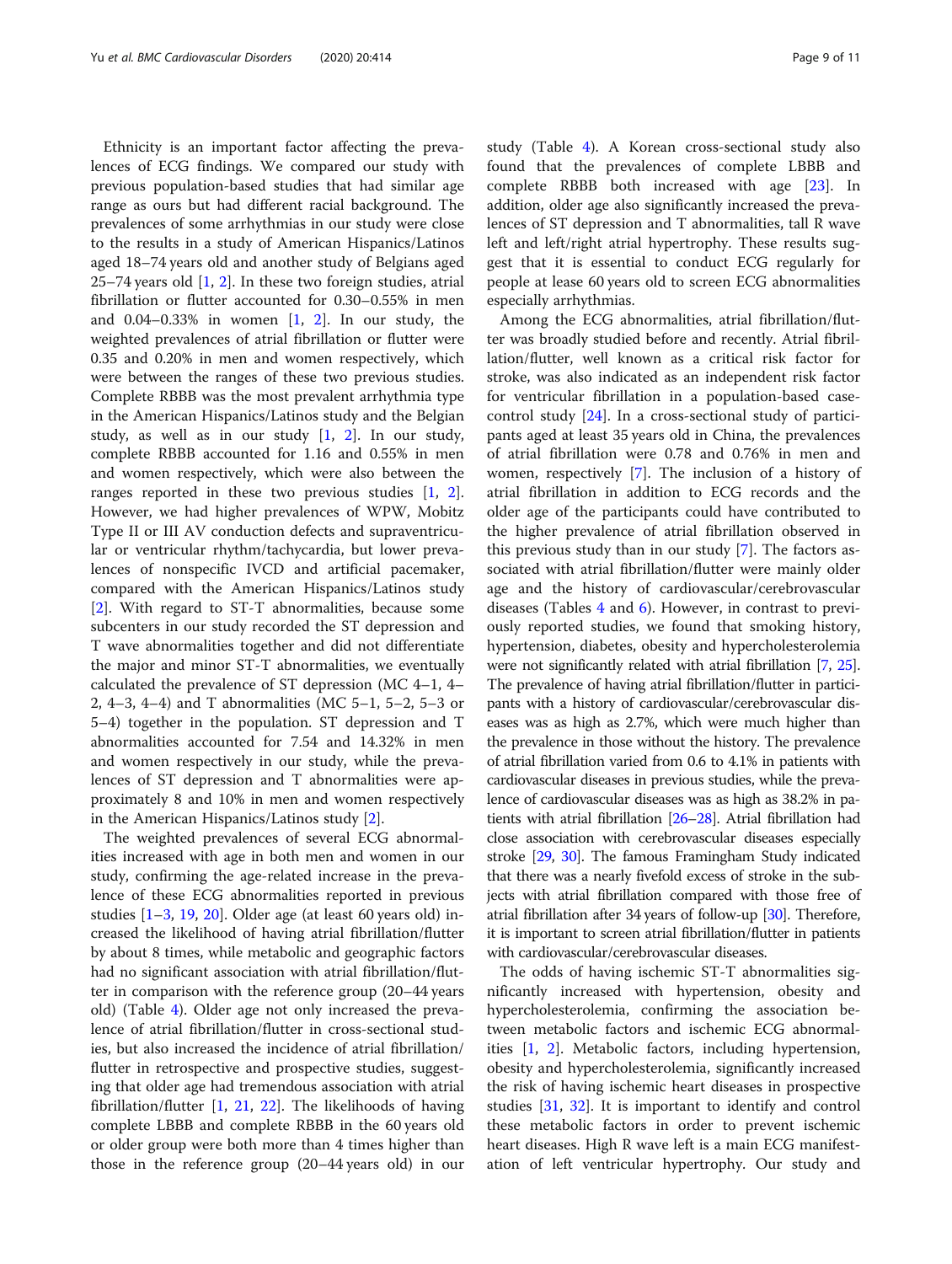<span id="page-9-0"></span>previous studies all presented that hypertension was a key associated factor for left ventricular hypertrophy or high R wave left [[33,](#page-10-0) [34\]](#page-10-0). Another previous study followed up hypertensive patients for a mean time of approximately 10 years and found that left ventricular hypertrophy significantly increased the risk of CVD events [[35\]](#page-10-0). Thus, it is crucial to identify left ventricular hypertrophy in hypertensive patients, while ECG provides a convenient way to identify it. Meanwhile, blood pressure control in hypertensive patients can prevent the development of left ventricular hypertrophy [\[36\]](#page-10-0).

Our study had some limitations. First, the original design of the ECG recording didn't include PR, QRS, QT and QTc interval durations and heart rates. Some subcenters recorded the ST depression and T wave abnormalities together; thus, the major ST-T abnormalities could not be differentiated from the minor ST-T abnormalities. Second, there was some observer bias due to different observers in different subcenters. However, in each subcenter, two well-trained physicians read the ECG, checked with each other, and then recorded the ECG results. If they could not reach a consensus about the ECG result, they would consult the ECG specialists in the Project Committee. The consensus of two well-trained physicians on each ECG might reduce some inter-observer and intra-observer bias. Third, we didn't follow up these participants to investigate the progression of ECG findings and metabolic characteristics. In addition, there were about 24% participants excluded from the ECG analysis mainly due to the lack of ECG data. However, we analyzed the characteristics of the participants included and those excluded in this article (Supplemental Table 2). The proportions of the two genders and the proportions of the six age classes, which were the two most important demographic characteristics, showed no significant differences between the included participants and the excluded participants.

#### Conclusions

Our study provides estimates of the prevalences of ECG findings in Chinese adults. Gender, age, CVD risk factors and history of cardiovascular/cerebrovascular diseases were significantly associated with ECG abnormalities.

### Supplementary information

Supplementary information accompanies this paper at [https://doi.org/10.](https://doi.org/10.1186/s12872-020-01698-5) [1186/s12872-020-01698-5](https://doi.org/10.1186/s12872-020-01698-5).

Additional file 1: Table S1. The odds ratios of the effects of prediabetes and overweight on ECG abnormalities. Table S2. Comparison of the characteristics of the included and excluded populations

#### Abbreviations

ECG: Electrocardiogram; MC: Minnesota coding; CVD: Cardiovascular diseases; LBBB: Left bundle branch block; RBBB: Right bundle branch block; IVCD: Intraventricular conduction delay; AV: Atrial-ventricular; WPW: Wolff-Parkinson-white; CHD: Coronary heart disease

#### Acknowledgements

We acknowledge the China National Diabetes and Metabolic Disorders Study Group. We are grateful for all the colleagues who contributed in the China National Diabetes and Metabolic Disorders Study. We thank all the participants in this study.

#### Authors' contributions

Liping Yu, Xiaojun Ye and Bo Zhang analyzed and interpreted the ECG data. Zhaojun Yang helped with the analysis of the data. Liping Yu wrote the draft of the manuscript. Xiaojun Ye and Bo Zhang revised the manuscript carefully. Zhaojun Yang and Wenying Yang provided suggestions for the revision of the manuscript. Wenying Yang designed the China National Diabetes and Metabolic Disorders Study. All authors have read and approved the final version of the manuscript.

#### Funding

The analysis and interpretation of the data in this study were supported by the National Natural Science Foundation of China (grant number: 2017YFC1309705, Beijing, China). The design of the study and data collection of the survey were supported by the Chinese Medical Association Foundation and Chinese Diabetes Society.

#### Availability of data and materials

The datasets used and/or analyzed in the current study are available from the corresponding author upon reasonable request.

#### Ethics approval and consent to participate

The China National Diabetes and Metabolic Disorders study was approved by the Ethics Review Board of China-Japan Friendship Hospital and the ethics committee of local institutions. The secondary objectives of the China National Diabetes and Metabolic Disorders study included the analysis of ECG abnormalities which was approved during the original ethical review.

#### Consent for publication

Not applicable.

#### Competing interests

The authors have no competing interests.

#### Author details

<sup>1</sup>Department of Endocrinology, China-Japan Friendship Hospital, Beijing, China. <sup>2</sup> Department of Cardiology, China-Japan Friendship Hospital, Beijing, China.

#### Received: 4 May 2020 Accepted: 2 September 2020 Published online: 11 September 2020

#### References

- 1. De Bacquer D, De Backer G, Kornitzer M. Prevalences of ECG findings in large population based samples of men and women. Heart. 2000;84(6):625–33.
- 2. Denes P, Garside DB, Lloyd-Jones D, Gouskova N, Soliman EZ, Ostfeld R, et al. Major and minor electrocardiographic abnormalities and their association with underlying cardiovascular disease and risk factors in Hispanics/Latinos (from the Hispanic community health study/study of Latinos). Am J Cardiol. 2013;112(10):1667–75.
- 3. Pinto-Filho MM, Brant LCC, Foppa M, Garcia-Silva KB, Mendes de Oliveira RA, de Jesus Mendes da Fonseca M, et al. Major Electrocardiographic abnormalities according to the Minnesota coding system among Brazilian adults (from the ELSA-Brasil cohort study). Am J Cardiol. 2017;119(12):2081–7.
- 4. Liao YL, Liu KA, Dyer A, Schoenberger JA, Shekelle RB, Colette P, et al. Major and minor electrocardiographic abnormalities and risk of death from coronary heart disease, cardiovascular diseases and all causes in men and women. J Am Coll Cardiol. 1988;12(6):1494–500.
- 5. Denes P, Larson JC, Lloyd-Jones DM, Prineas RJ, Greenland P. Major and minor ECG abnormalities in asymptomatic women and risk of cardiovascular events and mortality. Jama. 2007;297(9):978–85.
- 6. Lin L, Chen G, Zou X, Zhao J, Zhu F, Tu M, et al. Diabetes, pre-diabetes and associated risks on Minnesota code-indicated major electrocardiogram abnormality among Chinese: a cross-sectional diabetic study in Fujian province, Southeast China. Obes Rev. 2009;10(4):420–30.